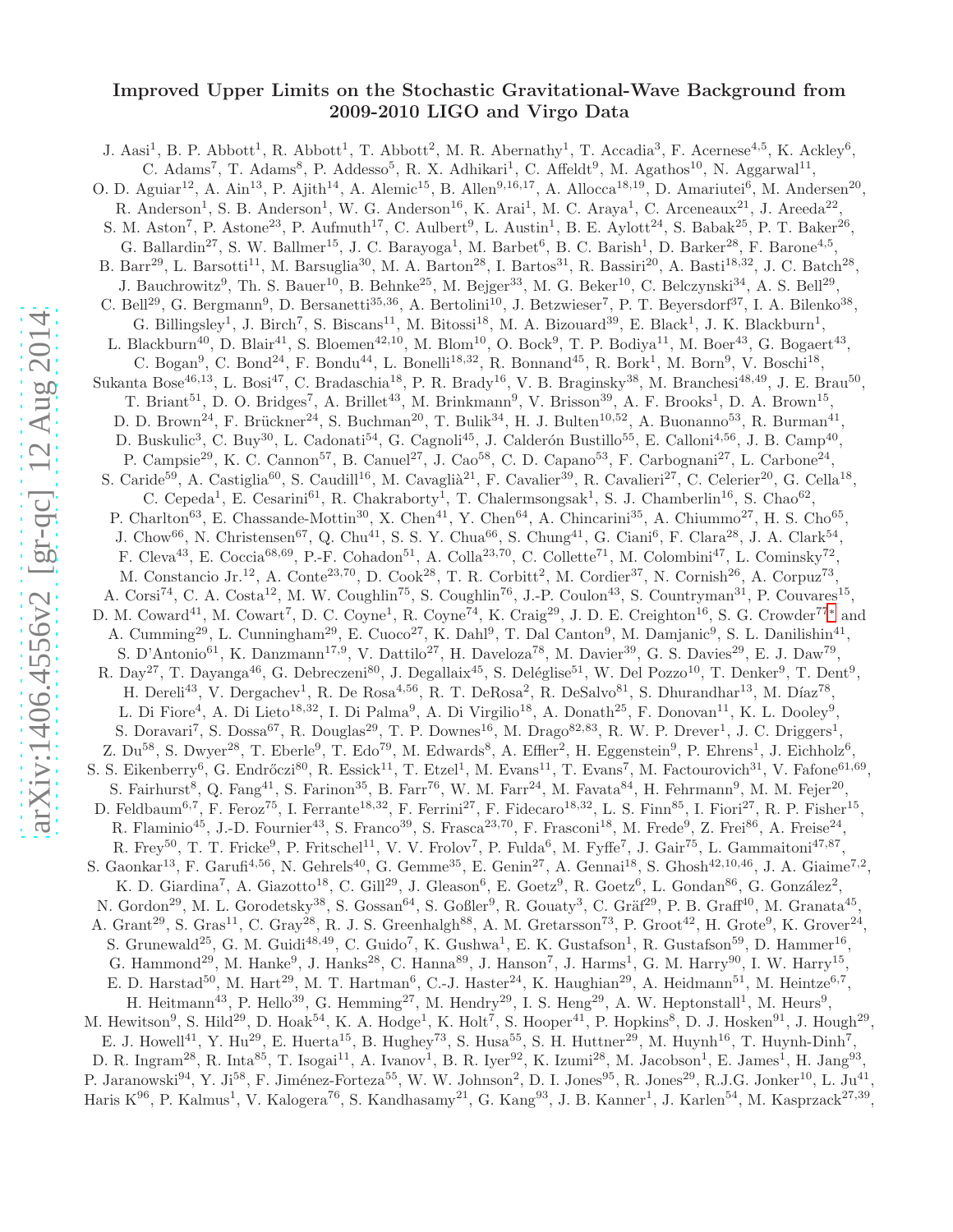E. Katsavounidis<sup>11</sup>, W. Katzman<sup>7</sup>, H. Kaufer<sup>17</sup>, K. Kawabe<sup>28</sup>, F. Kawazoe<sup>9</sup>, F. Kéfélian<sup>43</sup>, G. M. Keiser<sup>20</sup>, D. Keitel<sup>9</sup>, D. B. Kelley<sup>15</sup>, W. Kells<sup>1</sup>, A. Khalaidovski<sup>9</sup>, F. Y. Khalili<sup>38</sup>, E. A. Khazanov<sup>97</sup>, C. Kim<sup>98,93</sup>, K. Kim<sup>99</sup>, N. Kim<sup>20</sup>, N. G. Kim<sup>93</sup>, Y.-M. Kim<sup>65</sup>, E. J. King<sup>91</sup>, P. J. King<sup>1</sup>, D. L. Kinzel<sup>7</sup>, J. S. Kissel<sup>28</sup>, S. Klimenko<sup>6</sup>, J. Kline<sup>16</sup>, S. Koehlenbeck<sup>9</sup>, K. Kokeyama<sup>2</sup>, V. Kondrashov<sup>1</sup>, S. Koranda<sup>16</sup>, W. Z. Korth<sup>1</sup>, I. Kowalska<sup>34</sup>, D. B. Kozak<sup>1</sup>, A. Kremin<sup>77</sup>, V. Kringel<sup>9</sup>, A. Królak<sup>100,101</sup>, G. Kuehn<sup>9</sup>, A. Kumar<sup>102</sup>, P. Kumar<sup>15</sup>, R. Kumar<sup>29</sup>, L. Kuo<sup>62</sup>, A. Kutynia<sup>101</sup>, P. Kwee<sup>11</sup>, M. Landry<sup>28</sup>, B. Lantz<sup>20</sup>, S. Larson<sup>76</sup>, P. D. Lasky<sup>103</sup>, C. Lawrie<sup>29</sup>, A. Lazzarini<sup>1</sup>, C. Lazzaro<sup>104</sup>, P. Leaci<sup>25</sup>, S. Leavey<sup>29</sup>, E. O. Lebigot<sup>58</sup>, C.-H. Lee<sup>65</sup>, H. K. Lee<sup>99</sup>, H. M. Lee<sup>98</sup>, J. Lee<sup>11</sup>, M. Leonardi<sup>82,83</sup>, J. R. Leong<sup>9</sup>, A. Le Roux<sup>7</sup>, N. Leroy<sup>39</sup>, N. Letendre<sup>3</sup>, Y. Levin<sup>105</sup>, B. Levine<sup>28</sup>, J. Lewis<sup>1</sup>, T. G. F. Li<sup>10,1</sup>, K. Libbrecht<sup>1</sup>, A. Libson<sup>11</sup>, A. C. Lin<sup>20</sup>, T. B. Littenberg<sup>76</sup>, V. Litvine<sup>1</sup>, N. A. Lockerbie<sup>106</sup>, V. Lockett<sup>22</sup>, D. Lodhia<sup>24</sup>, K. Loew<sup>73</sup>, J. Logue<sup>29</sup>, A. L. Lombardi<sup>54</sup>, M. Lorenzini<sup>61,69</sup>, V. Loriette<sup>107</sup>, M. Lormand<sup>7</sup>, G. Losurdo<sup>48</sup>, J. Lough<sup>15</sup>, M. J. Lubinski<sup>28</sup>, H. Lück<sup>17,9</sup>, E. Luijten<sup>76</sup>, A. P. Lundgren<sup>9</sup>, R. Lynch<sup>11</sup>, Y. Ma<sup>41</sup>, J. Macarthur<sup>29</sup>, E. P. Macdonald<sup>8</sup>, T. MacDonald<sup>20</sup>, B. Machenschalk<sup>9</sup>, M. MacInnis<sup>11</sup>, D. M. Macleod<sup>2</sup>, F. Magana-Sandoval<sup>15</sup>, M. Mageswaran<sup>1</sup>, C. Maglione<sup>108</sup>, K. Mailand<sup>1</sup>, E. Majorana<sup>23</sup>, I. Maksimovic<sup>107</sup>, V. Malvezzi<sup>61,69</sup>, N. Man<sup>43</sup>, G. M. Manca<sup>9</sup>, I. Mandel<sup>24</sup>, V. Mandic<sup>77</sup>, V. Mangano<sup>23,70</sup>, N. Mangini<sup>54</sup>, M. Mantovani<sup>18</sup>, F. Marchesoni<sup>47,109</sup>, F. Marion<sup>3</sup>, S. Márka<sup>31</sup>, Z. Márka<sup>31</sup>, A. Markosyan<sup>20</sup>, E. Maros<sup>1</sup>, J. Marque<sup>27</sup>, F. Martelli<sup>48,49</sup>, I. W. Martin<sup>29</sup>, R. M. Martin<sup>6</sup>, L. Martinelli<sup>43</sup>, D. Martynov<sup>1</sup>, J. N. Marx<sup>1</sup>, K. Mason<sup>11</sup>, A. Masserot<sup>3</sup>, T. J. Massinger<sup>15</sup>, F. Matichard<sup>11</sup>, L. Matone<sup>31</sup>, R. A. Matzner<sup>110</sup>, N. Mavalvala<sup>11</sup>, N. Mazumder<sup>96</sup>, G. Mazzolo<sup>17,9</sup>, R. McCarthy<sup>28</sup>, D. E. McClelland<sup>66</sup>, S. C. McGuire<sup>111</sup>, G. McIntyre<sup>1</sup>, J. McIver<sup>54</sup>, K. McLin<sup>72</sup>, D. Meacher<sup>43</sup>, G. D. Meadors<sup>59</sup>, M. Mehmet<sup>9</sup>, J. Meidam<sup>10</sup>, M. Meinders<sup>17</sup>, A. Melatos<sup>103</sup>, G. Mendell<sup>28</sup>, R. A. Mercer<sup>16</sup>, S. Meshkov<sup>1</sup>, C. Messenger<sup>29</sup>, P. Meyers<sup>77</sup>, H. Miao<sup>64</sup>, C. Michel<sup>45</sup>, E. E. Mikhailov<sup>112</sup>, L. Milano<sup>4,56</sup>, S. Milde<sup>25</sup>, J. Miller<sup>11</sup>, Y. Minenkov<sup>61</sup> , C. M. F. Mingarelli<sup>24</sup>, C. Mishra<sup>96</sup>, S. Mitra<sup>13</sup>, V. P. Mitrofanov<sup>38</sup>, G. Mitselmakher<sup>6</sup>, R. Mittleman<sup>11</sup>, B. Moe<sup>16</sup>, P. Moesta<sup>64</sup>, M. Mohan<sup>27</sup>, S. R. P. Mohapatra<sup>15,60</sup>, D. Moraru<sup>28</sup>, G. Moreno<sup>28</sup>, N. Morgado<sup>45</sup>, S. R. Morriss<sup>78</sup>, K. Mossavi<sup>9</sup>, B. Mours<sup>3</sup>, C. M. Mow-Lowry<sup>9</sup>, C. L. Mueller<sup>6</sup>, G. Mueller<sup>6</sup>, S. Mukherjee<sup>78</sup>, A. Mullavey<sup>2</sup>, J. Munch<sup>91</sup>, D. Murphy<sup>31</sup>, P. G. Murray<sup>29</sup>, A. Mytidis<sup>6</sup>, M. F. Nagy<sup>80</sup>, D. Nanda Kumar<sup>6</sup>, I. Nardecchia<sup>61,69</sup>, L. Naticchioni<sup>23,70</sup>, R. K. Nayak<sup>113</sup>, V. Necula<sup>6</sup>, G. Nelemans<sup>42,10</sup>, I. Neri<sup>47,87</sup>, M. Neri<sup>35,36</sup>, G. Newton<sup>29</sup>, T. Nguyen<sup>66</sup>, A. Nitz<sup>15</sup>, F. Nocera<sup>27</sup>, D. Nolting<sup>7</sup>, M. E. N. Normandin<sup>78</sup>, L. K. Nuttall<sup>16</sup>, E. Ochsner<sup>16</sup>, J. O'Dell<sup>88</sup>, E. Oelker<sup>11</sup>, J. J. Oh<sup>114</sup>, S. H. Oh<sup>114</sup>, F. Ohme<sup>8</sup>, P. Oppermann<sup>9</sup>, B. O'Reilly<sup>7</sup>, R. O'Shaughnessy<sup>16</sup> , C. Osthelder<sup>1</sup>, D. J. Ottaway<sup>91</sup>, R. S. Ottens<sup>6</sup>, H. Overmier<sup>7</sup>, B. J. Owen<sup>85</sup>, C. Padilla<sup>22</sup>, A. Pai<sup>96</sup>, O. Palashov<sup>97</sup>, C. Palomba<sup>23</sup>, H. Pan<sup>62</sup>, Y. Pan<sup>53</sup>, C. Pankow<sup>16</sup>, F. Paoletti<sup>18,27</sup>, R. Paoletti<sup>18,19</sup>, H. Paris<sup>28</sup>, A. Pasqualetti<sup>27</sup>, R. Passaquieti<sup>18,32</sup>, D. Passuello<sup>18</sup>, M. Pedraza<sup>1</sup>, S. Penn<sup>115</sup>, A. Perreca<sup>15</sup>, M. Phelps<sup>1</sup>, M. Pichot<sup>43</sup>, M. Pickenpack<sup>9</sup>, F. Piergiovanni<sup>48,49</sup>, V. Pierro<sup>81,35</sup>, L. Pinard<sup>45</sup>, I. M. Pinto<sup>81,35</sup>, M. Pitkin<sup>29</sup>, J. Poeld<sup>9</sup>, R. Poggiani<sup>18,32</sup>, A. Poteomkin<sup>97</sup>, J. Powell<sup>29</sup>, J. Prasad<sup>13</sup>, S. Premachandra<sup>105</sup>, T. Prestegard<sup>77</sup>, L. R. Price<sup>1</sup>, M. Prijatelj<sup>27</sup>, S. Privitera<sup>1</sup>, G. A. Prodi<sup>82,83</sup>, L. Prokhorov<sup>38</sup>, O. Puncken<sup>78</sup>, M. Punturo<sup>47</sup>, P. Puppo<sup>23</sup>, J. Qin<sup>41</sup>, V. Quetschke<sup>78</sup>, E. Quintero<sup>1</sup>, G. Quiroga<sup>108</sup>, R. Quitzow-James<sup>50</sup>, F. J. Raab<sup>28</sup>, D. S. Rabeling<sup>10,52</sup>, I. Rácz<sup>80</sup>, H. Radkins<sup>28</sup>, P. Raffai<sup>86</sup>, S. Raja<sup>116</sup>, G. Rajalakshmi<sup>14</sup>, M. Rakhmanov<sup>78</sup>, C. Ramet<sup>7</sup>, K. Ramirez<sup>78</sup>, P. Rapagnani<sup>23,70</sup>, V. Raymond<sup>1</sup>, V. Re<sup>61,69</sup>, J. Read<sup>22</sup>, C. M. Reed<sup>28</sup>, T. Regimbau<sup>43</sup>, S. Reid<sup>117</sup>, D. H. Reitze<sup>1,6</sup>, E. Rhoades<sup>73</sup>, F. Ricci<sup>23,70</sup>, K. Riles<sup>59</sup>, N. A. Robertson<sup>1,29</sup>, F. Robinet<sup>39</sup>, A. Rocchi<sup>61</sup>, M. Rodruck<sup>28</sup>, L. Rolland<sup>3</sup>, J. G. Rollins<sup>1</sup>, J. D. Romano<sup>78</sup>, R. Romano<sup>4,5</sup>, G. Romanov<sup>112</sup>, J. H. Romie<sup>7</sup>, D. Rosińska<sup>33,118</sup>, S. Rowan<sup>29</sup>, A. Rüdiger<sup>9</sup>, P. Ruggi<sup>27</sup>, K. Ryan<sup>28</sup>, F. Salemi<sup>9</sup>, L. Sammut<sup>103</sup>, V. Sandberg<sup>28</sup>, J. R. Sanders<sup>59</sup>, V. Sannibale<sup>1</sup> , I. Santiago-Prieto<sup>29</sup>, E. Saracco<sup>45</sup>, B. Sassolas<sup>45</sup>, B. S. Sathyaprakash<sup>8</sup>, P. R. Saulson<sup>15</sup>, R. Savage<sup>28</sup>, J. Scheuer<sup>76</sup>, R. Schilling<sup>9</sup>, R. Schnabel<sup>9,17</sup>, R. M. S. Schofield<sup>50</sup>, E. Schreiber<sup>9</sup>, D. Schuette<sup>9</sup>, B. F. Schutz<sup>8,25</sup>, J. Scott<sup>29</sup>, S. M. Scott<sup>66</sup>, D. Sellers<sup>7</sup>, A. S. Sengupta<sup>119</sup>, D. Sentenac<sup>27</sup>, V. Sequino<sup>61,69</sup>, A. Sergeev<sup>97</sup>, D. Shaddock<sup>66</sup>, S. Shah<sup>42,10</sup>, M. S. Shahriar<sup>76</sup>, M. Shaltev<sup>9</sup>, B. Shapiro<sup>20</sup>, P. Shawhan<sup>53</sup>, D. H. Shoemaker<sup>11</sup>, T. L. Sidery<sup>24</sup>, K. Siellez<sup>43</sup>, X. Siemens<sup>16</sup>, D. Sigg<sup>28</sup>, D. Simakov<sup>9</sup>, A. Singer<sup>1</sup>, L. Singer<sup>1</sup>, R. Singh<sup>2</sup>, A. M. Sintes<sup>55</sup>, B. J. J. Slagmolen<sup>66</sup>, J. Slutsky<sup>9</sup>, J. R. Smith<sup>22</sup>, M. Smith<sup>1</sup>, R. J. E. Smith<sup>1</sup>, N. D. Smith-Lefebvre<sup>1</sup>, E. J. Son<sup>114</sup>, B. Sorazu<sup>29</sup>, T. Souradeep<sup>13</sup>, L. Sperandio<sup>61,69</sup>, A. Staley<sup>31</sup>, J. Stebbins<sup>20</sup>, J. Steinlechner<sup>9</sup>, S. Steinlechner<sup>9</sup>, B. C. Stephens<sup>16</sup>, S. Steplewski<sup>46</sup>, S. Stevenson<sup>24</sup>, R. Stone<sup>78</sup>, D. Stops<sup>24</sup>, K. A. Strain<sup>29</sup>, N. Straniero<sup>45</sup>, S. Strigin<sup>38</sup>, R. Sturani<sup>120,48,49</sup>, A. L. Stuver<sup>7</sup>, T. Z. Summerscales<sup>121</sup>, S. Susmithan<sup>41</sup>, P. J. Sutton<sup>8</sup>, B. Swinkels<sup>27</sup>, M. Tacca<sup>30</sup>, D. Talukder<sup>50</sup>, D. B. Tanner<sup>6</sup>, S. P. Tarabrin<sup>9</sup>, R. Taylor<sup>1</sup>, A. P. M. ter Braack<sup>10</sup>, M. P. Thirugnanasambandam<sup>1</sup>, M. Thomas<sup>7</sup>, P. Thomas<sup>28</sup>, K. A. Thorne<sup>7</sup>, K. S. Thorne<sup>64</sup>, E. Thrane<sup>1</sup>, V. Tiwari<sup>6</sup>, K. V. Tokmakov<sup>106</sup>, C. Tomlinson<sup>79</sup>, A. Toncelli<sup>18,32</sup>, M. Tonelli<sup>18,32</sup>, O. Torre<sup>18,19</sup>, C. V. Torres<sup>78</sup>, C. I. Torrie<sup>1,29</sup>, F. Travasso<sup>47,87</sup>, G. Traylor<sup>7</sup>, M. Tse<sup>31,11</sup>, D. Ugolini<sup>122</sup>, C. S. Unnikrishnan<sup>14</sup>, A. L. Urban<sup>16</sup>,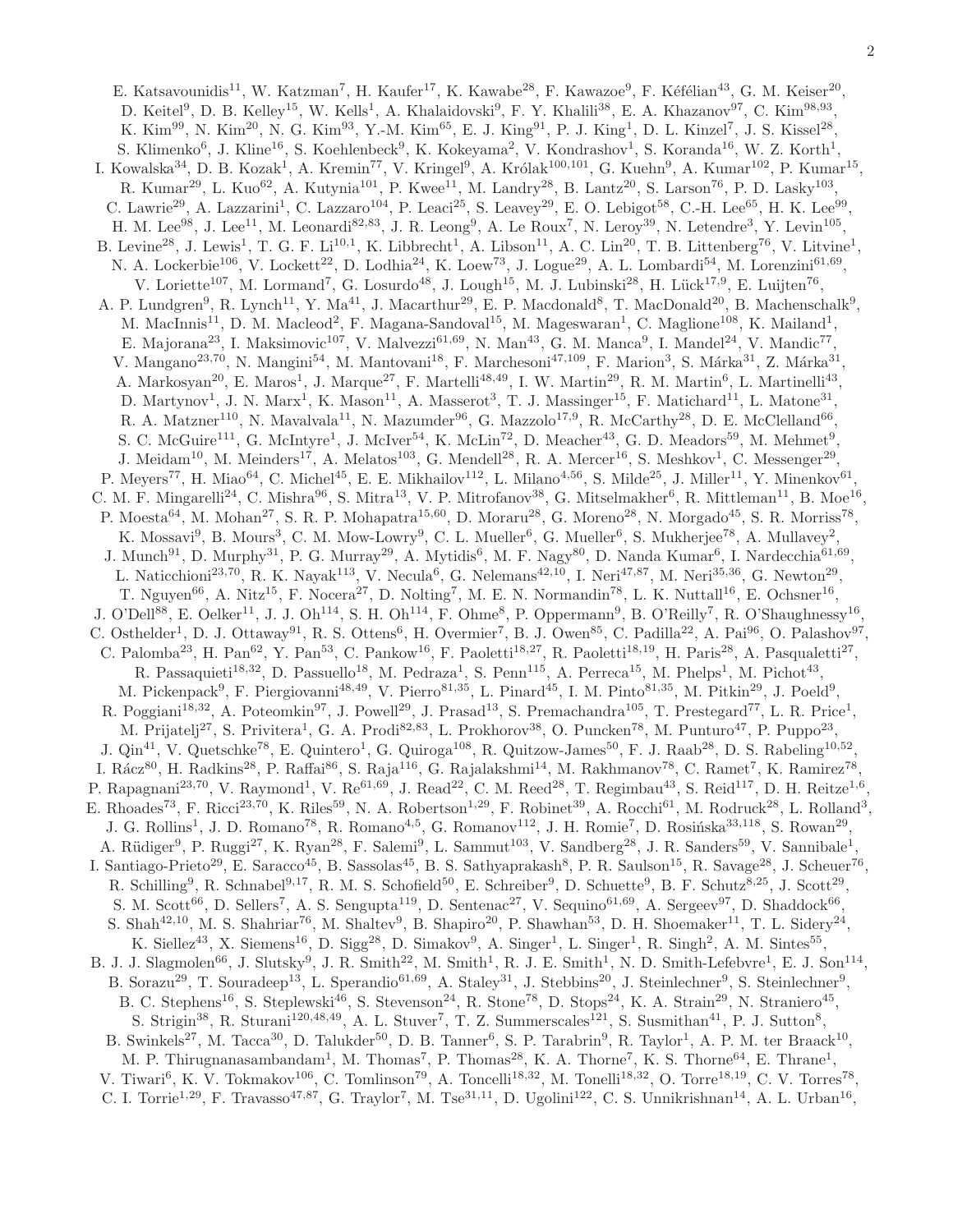K. Urbanek<sup>20</sup>, H. Vahlbruch<sup>17</sup>, G. Vajente<sup>18,32</sup>, G. Valdes<sup>78</sup>, M. Vallisneri<sup>64</sup>, J. F. J. van den Brand<sup>10,52</sup>,

C. Van Den Broeck<sup>10</sup>, S. van der Putten<sup>10</sup>, M. V. van der Sluys<sup>42,10</sup>, J. van Heijningen<sup>10</sup>, A. A. van Veggel<sup>29</sup>,

S. Vass<sup>1</sup>, M. Vasúth<sup>80</sup>, R. Vaulin<sup>11</sup>, A. Vecchio<sup>24</sup>, G. Vedovato<sup>104</sup>, J. Veitch<sup>10</sup>, P. J. Veitch<sup>91</sup>, K. Venkateswara<sup>123</sup>,

D. Verkindt<sup>3</sup>, S. S. Verma<sup>41</sup>, F. Vetrano<sup>48,49</sup>, A. Viceré<sup>48,49</sup>, R. Vincent-Finley<sup>111</sup>, J.-Y. Vinet<sup>43</sup>, S. Vitale<sup>11</sup>,

T. Vo<sup>28</sup>, H. Vocca<sup>47,87</sup>, C. Vorvick<sup>28</sup>, W. D. Vousden<sup>24</sup>, S. P. Vyachanin<sup>38</sup>, A. Wade<sup>66</sup>, L. Wade<sup>16</sup>, M. Wade<sup>16</sup>,

M. Walker<sup>2</sup>, L. Wallace<sup>1</sup>, M. Wang<sup>24</sup>, X. Wang<sup>58</sup>, R. L. Ward<sup>66</sup>, M. Was<sup>9</sup>, B. Weaver<sup>28</sup>, L.-W. Wei<sup>43</sup>,

M. Weinert<sup>9</sup>, A. J. Weinstein<sup>1</sup>, R. Weiss<sup>11</sup>, T. Welborn<sup>7</sup>, L. Wen<sup>41</sup>, P. Wessels<sup>9</sup>, M. West<sup>15</sup>, T. Westphal<sup>9</sup>,

K. Wette<sup>9</sup>, J. T. Whelan<sup>60</sup>, D. J. White<sup>79</sup>, B. F. Whiting<sup>6</sup>, K. Wiesner<sup>9</sup>, C. Wilkinson<sup>28</sup>, K. Williams<sup>111</sup>,

L. Williams<sup>6</sup>, R. Williams<sup>1</sup>, T. Williams<sup>124</sup>, A. R. Williamson<sup>8</sup>, J. L. Willis<sup>125</sup>, B. Willke<sup>17,9</sup>, M. Wimmer<sup>9</sup>,

W. Winkler<sup>9</sup>, C. C. Wipf<sup>11</sup>, A. G. Wiseman<sup>16</sup>, H. Wittel<sup>9</sup>, G. Woan<sup>29</sup>, J. Worden<sup>28</sup>, J. Yablon<sup>76</sup>, I. Yakushin<sup>7</sup>,

H. Yamamoto<sup>1</sup>, C. C. Yancey<sup>53</sup>, H. Yang<sup>64</sup>, Z. Yang<sup>58</sup>, S. Yoshida<sup>124</sup>, M. Yvert<sup>3</sup>, A. Zadrożny<sup>101</sup>, M. Zanolin<sup>73</sup>,

J.-P. Zendri<sup>104</sup>, Fan Zhang<sup>11,58</sup>, L. Zhang<sup>1</sup>, C. Zhao<sup>41</sup>, X. J. Zhu<sup>41</sup>, M. E. Zucker<sup>11</sup>, S. Zuraw<sup>54</sup>, and J. Zweizig<sup>1</sup>

 $1 LIGO$  - California Institute of Technology, Pasadena, CA 91125, USA

 $2$ Louisiana State University, Baton Rouge, LA  $70803$ , USA

<sup>3</sup>Laboratoire d'Annecy-le-Vieux de Physique des Particules (LAPP),

Universit´e de Savoie, CNRS/IN2P3, F-74941 Annecy-le-Vieux, France

4 INFN, Sezione di Napoli, Complesso Universitario di Monte S.Angelo, I-80126 Napoli, Italy

 $5$ Università di Salerno, Fisciano, I-84084 Salerno, Italy

 $^6$ University of Florida, Gainesville, FL 32611, USA

<sup>7</sup>LIGO - Livingston Observatory, Livingston, LA 70754, USA

<sup>8</sup>Cardiff University, Cardiff, CF24 3AA, United Kingdom

 $9$ Albert-Einstein-Institut, Max-Planck-Institut für Gravitationsphysik, D-30167 Hannover, Germany

<sup>10</sup>Nikhef, Science Park, 1098 XG Amsterdam, The Netherlands

 $11$ LIGO - Massachusetts Institute of Technology, Cambridge, MA 02139, USA

 $12$ Instituto Nacional de Pesquisas Espaciais, 12227-010 - São José dos Campos, SP, Brazil

 $13$ Inter-University Centre for Astronomy and Astrophysics, Pune - 411007, India

 $14$ Tata Institute for Fundamental Research, Mumbai 400005, India

 $^{15}$ Syracuse University, Syracuse, NY 13244, USA

 $16$ University of Wisconsin–Milwaukee, Milwaukee, WI 53201, USA

 $17$ Leibniz Universität Hannover, D-30167 Hannover, Germany

 $18$ INFN, Sezione di Pisa, I-56127 Pisa, Italy

 $19$ Università di Siena, I-53100 Siena, Italy

 $^{20}$ Stanford University, Stanford, CA 94305, USA

 $^{21}$  The University of Mississippi, University, MS 38677, USA

 $^{22}$ California State University Fullerton, Fullerton, CA 92831, USA

<sup>23</sup>INFN, Sezione di Roma, I-00185 Roma, Italy

 $^{24}$ University of Birmingham, Birmingham, B15 2TT, United Kingdom

 $^{25}$ Albert-Einstein-Institut, Max-Planck-Institut für Gravitationsphysik, D-14476 Golm, Germany

<sup>26</sup>Montana State University, Bozeman, MT 59717, USA

 $^{27}$ European Gravitational Observatory (EGO), I-56021 Cascina, Pisa, Italy

<sup>28</sup>LIGO - Hanford Observatory, Richland, WA 99352, USA

 $^{29}$  SUPA, University of Glasgow, Glasgow, G12 8QQ, United Kingdom

 $30$  APC, AstroParticule et Cosmologie, Université Paris Diderot,

 $CNRS/IN2P3$ ,  $CEA/Irfu$ , Observatoire de Paris, Sorbonne Paris Cité, 10,

rue Alice Domon et Léonie Duquet, F-75205 Paris Cedex 13, France

 $31$ Columbia University, New York, NY 10027, USA

 $32$ Università di Pisa, I-56127 Pisa, Italy

<sup>33</sup>CAMK-PAN, 00-716 Warsaw, Poland

<sup>34</sup>Astronomical Observatory Warsaw University, 00-478 Warsaw, Poland

<sup>35</sup>INFN, Sezione di Genova, I-16146 Genova, Italy

 $36$ Università degli Studi di Genova, I-16146 Genova, Italy

<sup>37</sup>San Jose State University, San Jose, CA 95192, USA

<sup>38</sup>Faculty of Physics, Lomonosov Moscow State University, Moscow 119991, Russia

 $39$ LAL, Université Paris-Sud, IN2P3/CNRS, F-91898 Orsay, France

<sup>40</sup>NASA/Goddard Space Flight Center, Greenbelt, MD 20771, USA

<sup>41</sup>University of Western Australia, Crawley, WA 6009, Australia

<sup>42</sup>Department of Astrophysics/IMAPP, Radboud University Nijmegen,

P.O. Box 9010, 6500 GL Nijmegen, The Netherlands

 $^{43}$ Université Nice-Sophia-Antipolis, CNRS, Observatoire de la Côte d'Azur, F-06304 Nice, France

 $^{44}$ Institut de Physique de Rennes, CNRS, Université de Rennes 1, F-35042 Rennes, France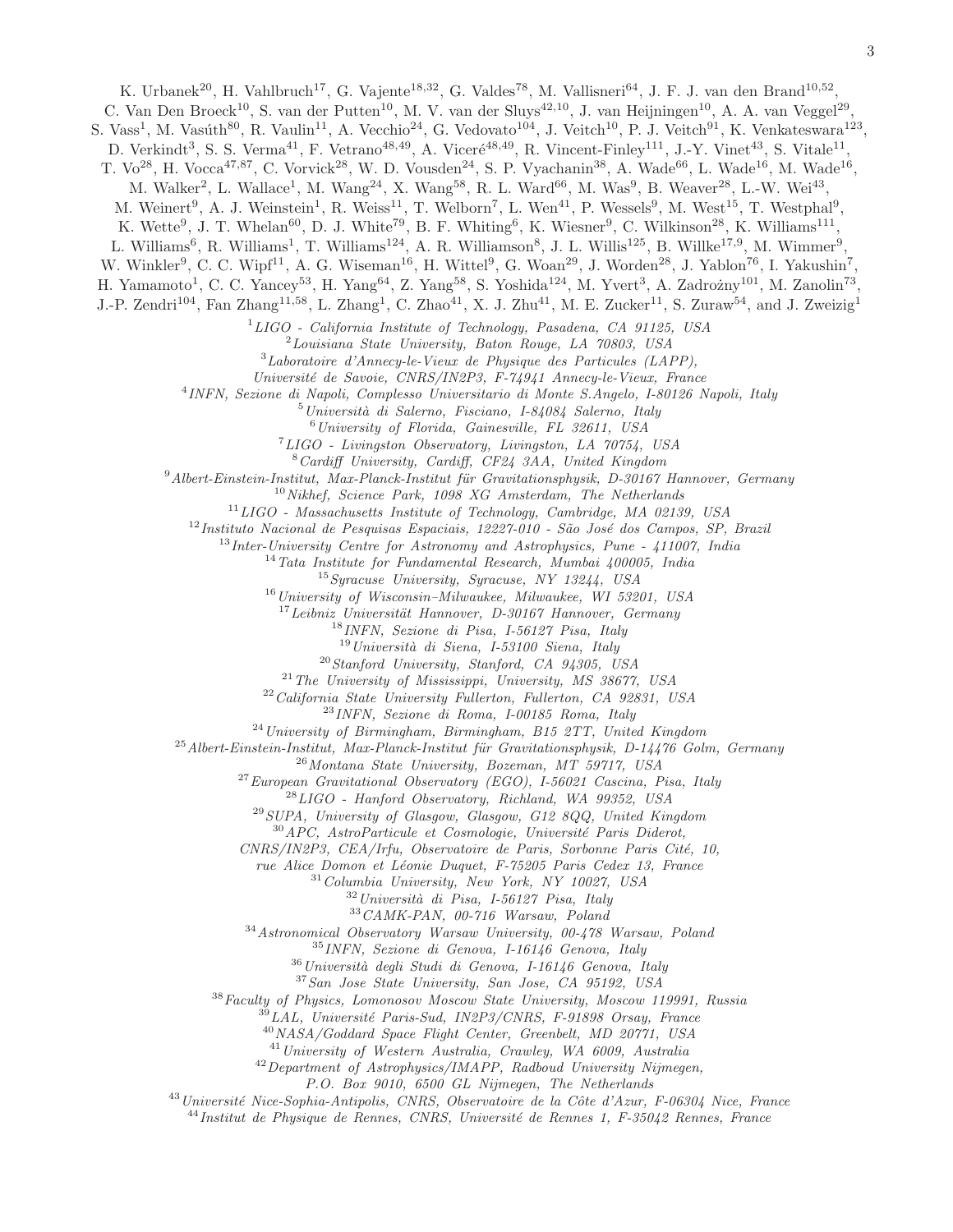$^{45}$ Laboratoire des Matériaux Avancés (LMA), IN2P3/CNRS,

Université de Lyon, F-69622 Villeurbanne, Lyon, France

Washington State University, Pullman, WA 99164, USA

INFN, Sezione di Perugia, I-06123 Perugia, Italy

INFN, Sezione di Firenze, I-50019 Sesto Fiorentino, Firenze, Italy

 $^{49}$ Università degli Studi di Urbino 'Carlo Bo', I-61029 Urbino, Italy

University of Oregon, Eugene, OR 97403, USA

Laboratoire Kastler Brossel, ENS, CNRS, UPMC,

Universit´e Pierre et Marie Curie, F-75005 Paris, France

 $52 VU$  University Amsterdam, 1081 HV Amsterdam, The Netherlands

University of Maryland, College Park, MD 20742, USA

University of Massachusetts - Amherst, Amherst, MA 01003, USA

Universitat de les Illes Balears, E-07122 Palma de Mallorca, Spain

<sup>56</sup> Università di Napoli 'Federico II', Complesso Universitario di Monte S.Angelo, I-80126 Napoli, Italy

Canadian Institute for Theoretical Astrophysics,

University of Toronto, Toronto, Ontario, M5S 3H8, Canada

Tsinghua University, Beijing 100084, China

University of Michigan, Ann Arbor, MI 48109, USA

Rochester Institute of Technology, Rochester, NY 14623, USA

INFN, Sezione di Roma Tor Vergata, I-00133 Roma, Italy

National Tsing Hua University, Hsinchu Taiwan 300

Charles Sturt University, Wagga Wagga, NSW 2678, Australia Caltech-CaRT, Pasadena, CA 91125, USA

Pusan National University, Busan 609-735, Korea

Australian National University, Canberra, ACT 0200, Australia Carleton College, Northfield, MN 55057, USA

INFN, Gran Sasso Science Institute, I-67100 L'Aquila, Italy

<sup>69</sup> Università di Roma Tor Vergata, I-00133 Roma, Italy Università di Roma 'La Sapienza', I-00185 Roma, Italy

University of Brussels, Brussels 1050 Belgium

Sonoma State University, Rohnert Park, CA 94928, USA

Embry-Riddle Aeronautical University, Prescott, AZ 86301, USA

The George Washington University, Washington, DC 20052, USA

University of Cambridge, Cambridge, CB2 1TN, United Kingdom

<sup>76</sup> Northwestern University, Evanston, IL 60208, USA

University of Minnesota, Minneapolis, MN 55455, USA

The University of Texas at Brownsville, Brownsville, TX 78520, USA

The University of Sheffield, Sheffield S10 2TN, United Kingdom

Wigner RCP, RMKI, H-1121 Budapest, Konkoly Thege Miklósút 29-33, Hungary

University of Sannio at Benevento, I-82100 Benevento, Italy

INFN, Gruppo Collegato di Trento, I-38050 Povo, Trento, Italy

Università di Trento, I-38050 Povo, Trento, Italy

Montclair State University, Montclair, NJ 07043, USA

The Pennsylvania State University, University Park, PA 16802, USA

86 MTA Eötvös University, 'Lendulet' A. R. G., Budapest 1117, Hungary

<sup>87</sup> Università di Perugia, I-06123 Perugia, Italy

Rutherford Appleton Laboratory, HSIC, Chilton, Didcot, Oxon, OX11 0QX, United Kingdom

Perimeter Institute for Theoretical Physics, Ontario, N2L 2Y5, Canada

American University, Washington, DC 20016, USA

University of Adelaide, Adelaide, SA 5005, Australia

Raman Research Institute, Bangalore, Karnataka 560080, India

<sup>93</sup> Korea Institute of Science and Technology Information, Daejeon 305-806, Korea

Białystok University, 15-424 Białystok, Poland

University of Southampton, Southampton, SO17 1BJ, United Kingdom

IISER-TVM, CET Campus, Trivandrum Kerala 695016, India

<sup>97</sup> Institute of Applied Physics, Nizhny Novgorod, 603950, Russia

Seoul National University, Seoul 151-742, Korea

Hanyang University, Seoul 133-791, Korea

 $^{100}$ IM-PAN, 00-956 Warsaw, Poland

NCBJ,  $05 - 400$ Świerk-Otwock, Poland

<sup>102</sup> Institute for Plasma Research, Bhat, Gandhinagar 382428, India

The University of Melbourne, Parkville, VIC 3010, Australia

INFN, Sezione di Padova, I-35131 Padova, Italy

Monash University, Victoria 3800, Australia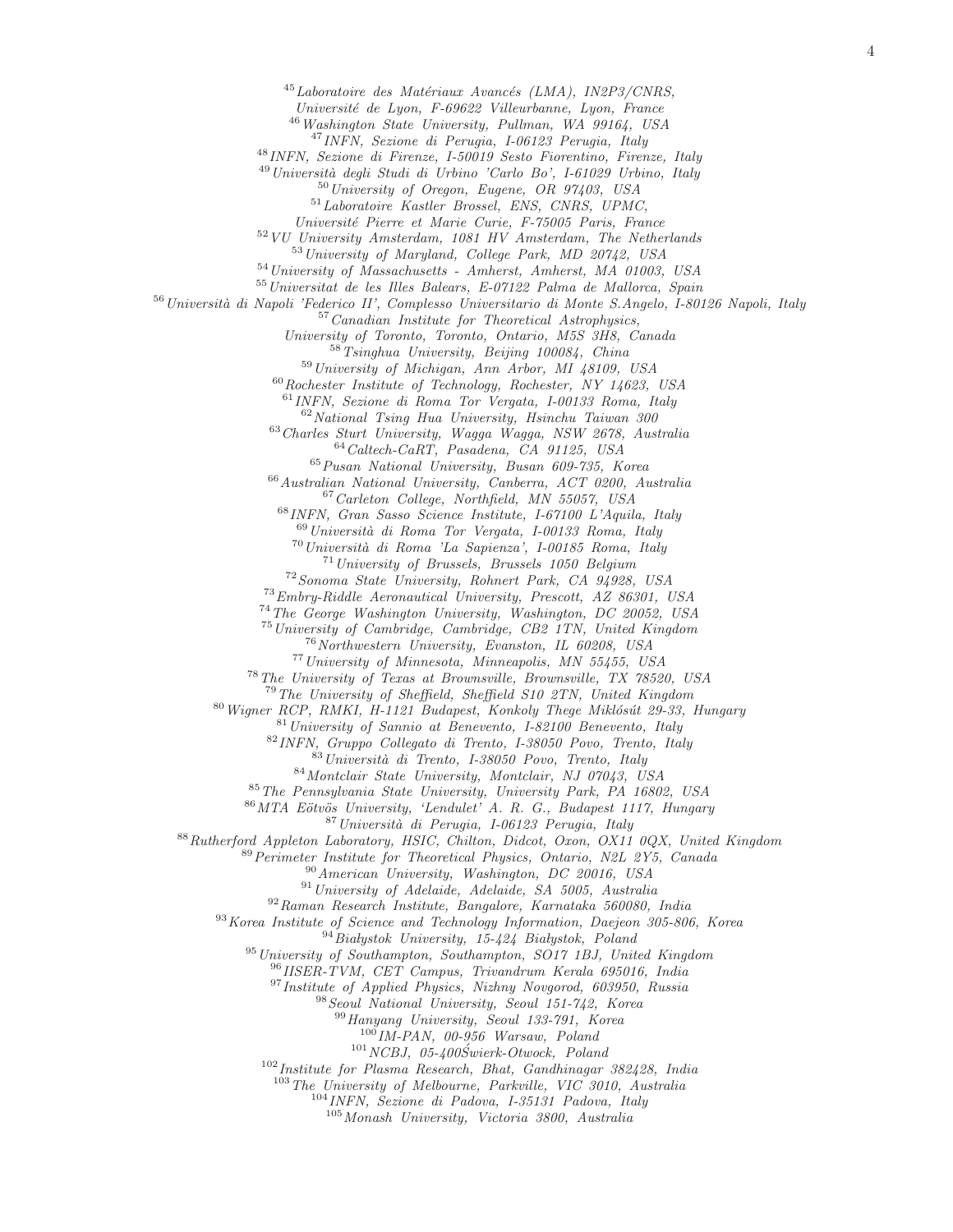$106$  SUPA, University of Strathclyde, Glasgow, G1 1XQ, United Kingdom <sup>107</sup>ESPCI, CNRS, F-75005 Paris, France

<sup>108</sup>Argentinian Gravitational Wave Group, Cordoba Cordoba 5000, Argentina

 $109$ Università di Camerino, Dipartimento di Fisica, I-62032 Camerino, Italy

<sup>110</sup>The University of Texas at Austin, Austin, TX 78712, USA

<sup>111</sup>Southern University and A&M College, Baton Rouge, LA 70813, USA

 $112$  College of William and Mary, Williamsburg, VA 23187, USA

<sup>113</sup>IISER-Kolkata, Mohanpur, West Bengal 741252, India

<sup>114</sup>National Institute for Mathematical Sciences, Daejeon 305-390, Korea

 $^{115}$  Hobart and William Smith Colleges, Geneva, NY 14456, USA

 $^{116}RRCAT,$  Indore $\ \dot{MP}$ 452013, India

<sup>117</sup>SUPA, University of the West of Scotland, Paisley, PA1 2BE, United Kingdom

 $118$  Institute of Astronomy, 65-265 Zielona Góra, Poland

 $119$ Indian Institute of Technology, Gandhinagar Ahmedabad Gujarat 382424, India

 $120$ Instituto de Física Teórica, Univ. Estadual Paulista/International Center for

Theoretical Physics-South American Institue for Research, S˜ao Paulo SP 01140-070, Brazil

<sup>121</sup> Andrews University, Berrien Springs, MI 49104, USA

 $122$  Trinity University, San Antonio, TX 78212, USA

 $123$  University of Washington, Seattle, WA 98195, USA

<sup>124</sup>Southeastern Louisiana University, Hammond, LA 70402, USA

<sup>125</sup>Abilene Christian University, Abilene, TX 79699, USA

Gravitational waves from a variety of sources are predicted to superpose to create a stochastic background. This background is expected to contain unique information from throughout the history of the universe that is unavailable through standard electromagnetic observations, making its study of fundamental importance to understanding the evolution of the universe. We carry out a search for the stochastic background with the latest data from LIGO and Virgo. Consistent with predictions from most stochastic gravitational-wave background models, the data display no evidence of a stochastic gravitational-wave signal. Assuming a gravitational-wave spectrum of  $\Omega_{\rm GW}(f) = \Omega_{\alpha} (f/f_{\rm ref})^{\alpha}$ , we place 95% confidence level upper limits on the energy density of the background in each of four frequency bands spanning 41.5–1726 Hz. In the frequency band of 41.5–169.25 Hz for a spectral index of  $\alpha = 0$ , we constrain the energy density of the stochastic background to be  $\Omega_{\rm GW}(f) < 5.6 \times 10^{-6}$ . For the 600–1000 Hz band,  $\Omega_{\rm GW}(f) < 0.14(f/900 \text{ Hz})^3$ , a factor of 2.5 lower than the best previously reported upper limits. We find  $\Omega_{\rm GW}(f) < 1.8 \times 10^{-4}$ using a spectral index of zero for 170–600 Hz and  $\Omega_{\rm GW}(f) < 1.0 (f/1300 \text{ Hz})^3$  for 1000–1726 Hz, bands in which no previous direct limits have been placed. The limits in these four bands are the lowest direct measurements to date on the stochastic background. We discuss the implications of these results in light of the recent claim by the BICEP2 experiment of the possible evidence for inflationary gravitational waves.

Introduction.—The stochastic gravitational-wave background (SGWB) has great potential to be a rich area of study since it is expected to include contributions from a superposition of astrophysical and/or cosmological sources. Astrophysical contributions to the background might very well dominate in the LIGO/Virgo frequency band. These contributions may include compact binary coalescences [\[1–](#page-9-0)[5\]](#page-9-1), rotating neutron stars  $[6–8]$  $[6–8]$ , magnetars  $[9–11]$  $[9–11]$ , and supernovae  $[12–15]$  $[12–15]$ . Many mechanisms for generating cosmological contributions to the stochastic background have been postulated as well, such as inflationary models [\[16](#page-9-8)[–23\]](#page-9-9) and cosmic strings [\[24](#page-9-10)[–27\]](#page-9-11). The recent observation of B-mode polarization in the cosmic microwave background claimed by the BICEP2 experiment [\[28](#page-9-12)], when using common dust emission models, suggests the presence of gravitational waves produced by primordial vacuum modes amplified by inflation (although the lack of public dust emission

maps means BICEP2 could not empirically exclude dust emission as being wholly responsible for the excess B-mode polarization and recent analyses reinforce this [\[29,](#page-9-13) [30](#page-9-14)]). The energy density of these gravitational waves in the LIGO/Virgo frequency band is several orders of magnitude weaker than typical predictions for astrophysical contributions and six orders of magnitude weaker than what Advanced LIGO [\[31\]](#page-9-15) and Advanced Virgo [\[32\]](#page-9-16) detectors are expected to achieve. However, non-standard inflationary models [\[19,](#page-9-17) [20\]](#page-9-18) might surpass even the predicted astrophysical contributions at the LIGO/Virgo frequencies, thereby facilitating detection with Advanced LIGO and Advanced Virgo to which the BICEP2 measurement is not sensitive. Current alternative theories of inflation, predicting a high-frequency background detectable with Advanced LIGO and Advanced Virgo, remind us that many details of inflation are still unknown, and reality may be more complicated than predicted by simple slow-roll models. Other cosmological backgrounds, e.g., from cosmic super(strings), may be detectable as well [\[27](#page-9-11)].

<span id="page-4-0"></span><sup>∗</sup> [sgwynne.crowder@ligo.org](mailto:sgwynne.crowder@ligo.org)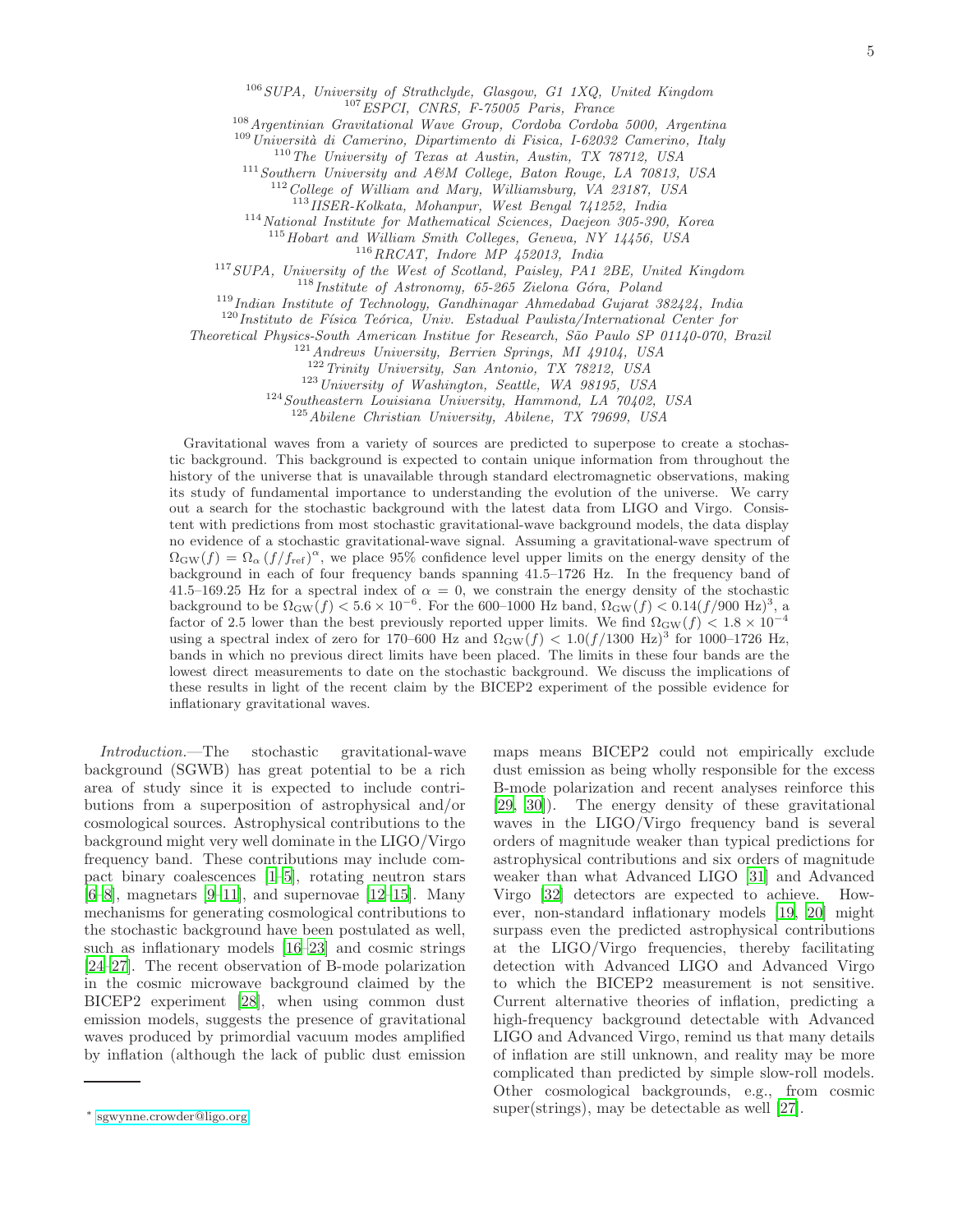The multitude of astrophysical and cosmological sources potentially contributing to a stochastic background offers an opportunity to study many aspects of the universe that are not accessible through standard electromagnetic astrophysical observations [\[33\]](#page-9-19). With the possible observation of a gravitational-wave (GW) imprint on the cosmic microwave background (CMB) [\[28\]](#page-9-12), we enter an exciting new phase in GW cosmology in which it appears plausible to study the physics of very early times and very high energies.

In this paper we report on a search for the isotropic stochastic background using data gathered in 2009–2010 by LIGO and Virgo. For the search, we cross-correlated data streams from different detectors to look for correlated stochastic signal. Most SGWB models predict backgrounds much lower than these data were capable of detecting. However, this work sets the stage for the Advanced LIGO and Advanced Virgo detectors, which are expected to achieve four orders of magnitude improvement in sensitivity to the GW energy density at 100 Hz and be sensitive to frequencies down to 10 Hz. Having found no statistically significant evidence of a stochastic gravitational-wave signal, we present the best constraints to date on the energy density of the SGWB from LIGO and Virgo.

Data.—Previous to this analysis, the best limits on the SGWB from LIGO and Virgo data were obtained using 2005–2007 data [\[34](#page-9-20)[–36](#page-9-21)]. For this study, we use data from the LIGO observatories in Hanford, WA (H1) and Livingston Parish, LA (L1) [\[37\]](#page-9-22) as well as the Virgo observatory in Cascina, Italy (V1) [\[38\]](#page-9-23). The H2 observatory in Hanford, WA was decommissioned before these data were collected. LIGO data ran from July 2009-October 2010. Virgo data spanned July 2009-January 2010 and July 2010-October 2010.

Method.—The SGWB energy density spectrum is defined as

$$
\Omega_{\rm GW}(f) = \frac{f}{\rho_{\rm c}} \frac{d\rho_{\rm GW}}{df},\tag{1}
$$

where f is frequency,  $\rho_c$  is the critical (closure) energy density of the universe, and  $d\rho_{\rm GW}$  is the gravitational radiation energy density contained in the range f to  $f + df$ [\[39\]](#page-9-24). For the LIGO and Virgo frequency bands, most theoretical models are characterized by a power law spectrum so we assume the gravitational-wave spectrum to be [\[35,](#page-9-25) [39,](#page-9-24) [40\]](#page-9-26):

<span id="page-5-1"></span>
$$
\Omega_{\rm GW}(f) = \Omega_{\alpha} \left(\frac{f}{f_{\rm ref}}\right)^{\alpha}.
$$
 (2)

Here,  $f_{ref}$  is an arbitrary reference frequency (see Ta-ble [I\)](#page-7-0).  $\Omega_{\alpha}$  is a constant characterizing the amplitude of the SGWB in a given frequency band. Following the precedent of [\[34](#page-9-20)[–36](#page-9-21)], we consider two spectral index values:  $\alpha = 0$  (cosmologically motivated) and  $\alpha = 3$  (astrophysically motivated).

We employ a cross-correlation method optimized for detecting an isotropic SGWB using pairs of detectors [\[39\]](#page-9-24). This method defines a cross-correlation estimator:

<span id="page-5-0"></span>
$$
\hat{Y} = \int_{-\infty}^{\infty} df \int_{-\infty}^{\infty} df' \delta_T (f - f') \tilde{s}_1^*(f) \tilde{s}_2(f') \tilde{Q}(f') \quad (3)
$$

and its variance:

$$
\sigma_Y^2 \approx \frac{T}{2} \int_0^\infty df P_1(f) P_2(f) |\tilde{Q}(f)|^2, \tag{4}
$$

where  $\delta_T(f - f')$  is the finite-time approximation to the Dirac delta function,  $\tilde{s}_1$  and  $\tilde{s}_2$  are Fourier transforms of time-series strain data from two interferometers, T is the coincident observation time, and  $P_1$  and  $P_2$  are one-sided strain power spectral densities from the two interferometers. The filter function  $Q$  is given by:

$$
\tilde{Q}(f) = \lambda \frac{\gamma(f)\Omega_{\rm GW}(f)H_0^2}{f^3 P_1(f)P_2(f)},\tag{5}
$$

where  $\lambda$  is a normalization constant chosen such that  $\langle Y \rangle = \Omega_{\alpha}, \gamma(f)$  is the overlap reduction function arising from the combined antenna patterns of differing detector locations and orientations [\[41\]](#page-9-27), and  $H_0$  is the present best estimate of the Hubble constant, 68 km s<sup>-1</sup> Mpc<sup>-1</sup> [\[42\]](#page-9-28).

To combine the measured  $\hat{Y}$  for each of the H1L1, H1V1, and L1V1 detector pairs, we follow [\[39\]](#page-9-24) and average results from detector pairs weighted by their variances. The optimal estimator is thus given by

$$
\hat{Y}_{\text{tot}} = \frac{\sum_{l} \hat{Y}_{l} \sigma_{l}^{-2}}{\sum_{l} \sigma_{l}^{-2}} \tag{6}
$$

where  $l$  sums over detector pairs. The total variance,  $\sigma_{\text{tot}}^2$ , is

$$
\sigma_{\text{tot}}^{-2} = \sum_{l} \sigma_l^{-2}.
$$
 (7)

Analysis.—Following [\[34](#page-9-20)[–36\]](#page-9-21), we divide the strain time series data, down-sampled to 4096 Hz, into 50% overlapping 60 s segments that are Hann-windowed and high-pass filtered with a  $6<sup>th</sup>$  order Butterworth filter with knee frequency 32 Hz. The data are coarse-grained to obtain a frequency resolution of 0.25 Hz.

We include in the analysis only those times when a detector pair has both detectors in a low noise science mode. Excluded times fall into two different categories. We exclude data (i) from times when detector operation is unstable and (ii) from times associated with hardware injections, where simulated signals are induced by coherent movement of interferometer mirrors. These cuts cause <2% reduction in coincident data for each detector pair. Additionally, we exclude data segments that deviate from the assumption that the power spectra of the detector noise are stationary with time [\[34\]](#page-9-20). Depending on the frequency band, this process excludes up to 4.7% of data segments. Combining the above effects, the cuts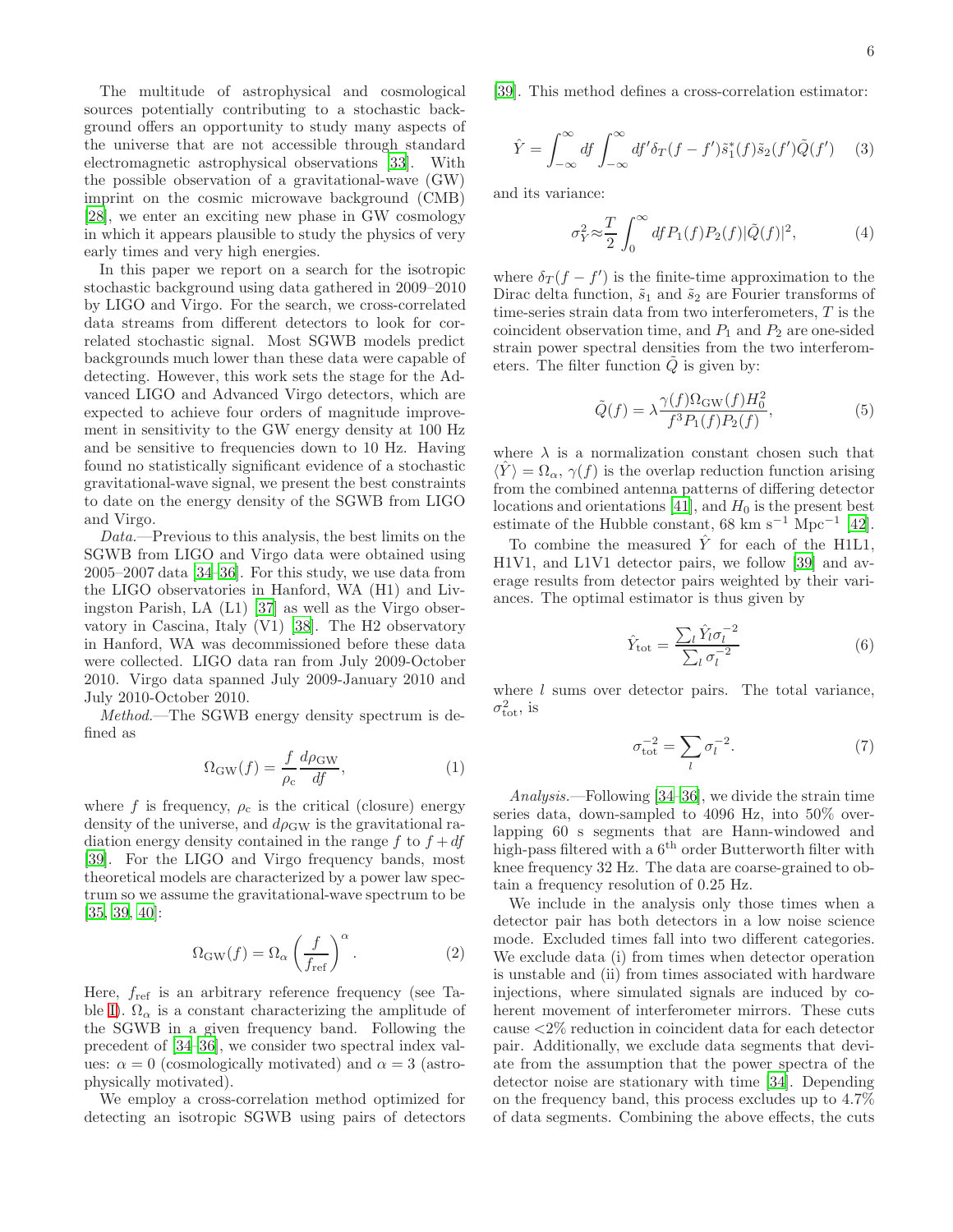Instrumental artifacts can appear in the frequency domain. We identify high coherence bins using the same method as [\[34\]](#page-9-20). Lines of excess coherence are caused, for example, by power line harmonics and 16 Hz harmonics from H1 and L1 data acquisition systems. These frequency bins are excluded from the final analysis.

In order to have an end-to-end test of the detectors and the analysis pipeline, simulations of a stochastic signal are made in both the hardware and the software (by the addition of a stochastic signal to interferometer data). The successful recovery of hardware injections is described in [\[43\]](#page-9-29). We successfully recovered a software injection, which had  $\Omega_0 = 1.2 \times 10^{-4}$  (corresponding to a signal-to-noise ratio of  $\approx$  10), in all three detector pairs using about one third of the data.

Coherence studies have been made comparing data from magnetometers at the LIGO Hanford, LIGO Livingston and Virgo observatories [\[44](#page-9-30)]. These studies report on the observations of correlated magnetic field noise between observatories and its potential coupling to GW detectors. While this may be a concern for future generations of detectors with their improved sensitivity, it does not affect the data used in the analysis presented in this paper or previous results [\[34](#page-9-20)[–36\]](#page-9-21).

Results and discussion.—Applying the previously described search techniques and data-quality cuts, we obtain results in each of four frequency bands that together span 41.5–1726 Hz and are summarized in Table [I.](#page-7-0) In Figure [1](#page-7-1) we plot the frequency-dependent contributions to  $\Omega_{\alpha}$ . We find no evidence for an isotropic gravitational-wave background and set direct upper limits on the energy density of the SGWB.

41.5–169.25 Hz band: We use a spectral index of  $\alpha =$ 0, a value motivated by cosmological models, following the precedent of [\[34\]](#page-9-20). Using the previous LIGO results [\[34\]](#page-9-20) as a prior and marginalizing over detector calibration uncertainties [\[45](#page-9-31)], we determine the 95% confidence level (CL) upper limit to be  $\Omega_0 < 5.6 \times 10^{-6}$ . This is the first result using both LIGO and Virgo data in this frequency band and it is the best direct limit on the SGWB energy density at these frequencies. The previous S5 result in this band [\[34](#page-9-20)] set an upper limit of  $\Omega_0 < 7.7 \times 10^{-6}$  (when scaled for the current best estimate of  $H_0$  [\[42\]](#page-9-28)). The limit here is a  $38\%$  improvement.

 $600-1000$  Hz band: For this frequency band, we use a reference frequency of 900 Hz and a spectral index of  $\alpha = 3$  (an astrophysically motivated value) following [\[35\]](#page-9-25). After taking detector calibration uncertainties into account and using the previous LIGO/Virgo results as a prior [\[35\]](#page-9-25), we determine the 95% CL upper limit to be  $\Omega_3$  < 0.14. Previous to this result, the best direct limit in this frequency band was from the combined results of LIGO and Virgo reported in [\[35\]](#page-9-25) with  $\Omega_3 < 0.35$  (using the present best estimate of  $H_0$  [\[42](#page-9-28)]). Our limit is a factor of 2.5 lower than this result. This improvement comes from enhanced detector sensitivity at frequencies above 300 Hz in S6 and VSR2-3, despite a shorter observation time.

Additional frequency bands: We report additional frequency bands spanning 170–600 Hz and 1000–1726 Hz. For the 170–600 Hz band, we measure the 95% CL upper limit to be  $1.8 \times 10^{-4}$ , assuming a flat prior from 0 to 1. We find the 95% CL upper limit to be 1.0 for the 1000- 1726 Hz band, assuming a flat prior from 0 to 10. These are the first measurements of the SGWB in these bands. For the 170–600 Hz band,  $\Omega_0$  exceeds the single-sigma error bar by a factor of 2.2 which has a 10% chance of happening due to Gaussian noise given that we analyze four independent frequency bands.

Implications.—Figure [2](#page-8-0) shows the upper limits from our measurement (solid black lines, denoted 'LIGO-Virgo') in comparison with other bounds on the SGWB and several representative SGWB models. We include the indirect bound on the total GW energy density in the  $10^{-10} - 10^{10}$  Hz band derived from Big Bang nucleosynthesis and observations of the abundances of the lightest nuclei [\[33](#page-9-19), [46](#page-9-32), [47](#page-9-33)] (dashed red line). We also include the similar indirect homogeneous bound from CMB and matter power spectra measurements [\[48\]](#page-9-34) (dashed blue line). The bound due to millisecond pulsar timing measurements [\[49\]](#page-10-0) is solid green ('Pulsar Limit'). The projected sensitivity of the advanced GW detector network including Advanced LIGO [\[31\]](#page-9-15), Advanced Virgo [\[32\]](#page-9-16), and KA-GRA [\[50\]](#page-10-1) is solid blue ('AdvDet'). Recently, the BICEP2 collaboration claimed observation of B-mode polarization in the CMB and considered an interpretation where the polarization signal is largely due to tensor modes [\[28\]](#page-9-12). A canonical slow-roll inflationary model with tensor-toscalar ratio  $r = 0.2$  (the BICEP2 best fit) yields the spectrum shown by the solid blue line ('Slow-Roll Inflation'), predicting  $\Omega_{\rm GW} \sim 5 \times 10^{-16}$  in the frequency band of terrestrial GW detectors [\[22\]](#page-9-35). This signal is not within reach of the measurement described here, nor will it be within reach of the advanced detector network. Observation of this signal with GW detectors will require novel technology, possibly satellite-based [\[51\]](#page-10-2) or underground [\[52\]](#page-10-3).

Future measurements of this inflationary signal by GW detectors, combined with the CMB B-mode polarization measurements, will constrain the tensor spectral index  $n_t$ , hence constraining inflationary models [\[53](#page-10-4)]. GW measurements hold great promise for probing the physics of inflation as well as for probing processes at the energy scales of  $10^3 - 10^{10}$  GeV [\[54\]](#page-10-5), well beyond those of the Large Hadron Collider. For example, the late stages of inflation could generate boosts in the GW spectrum at high frequencies, either through a preheating resonant phase [\[18,](#page-9-36) [23](#page-9-9)] or via the back-reaction of fields generated by the inflaton [\[19](#page-9-17), [20](#page-9-18)]. As shown in Figure [2,](#page-8-0) the axion-inflaton model including back-reaction (black, 'Axion Infl.') could produce a GW spectrum sufficiently strong to be observed by the advanced detector network. The evolution of the universe after inflation and before Big Bang nucleosynthesis is not well understood. The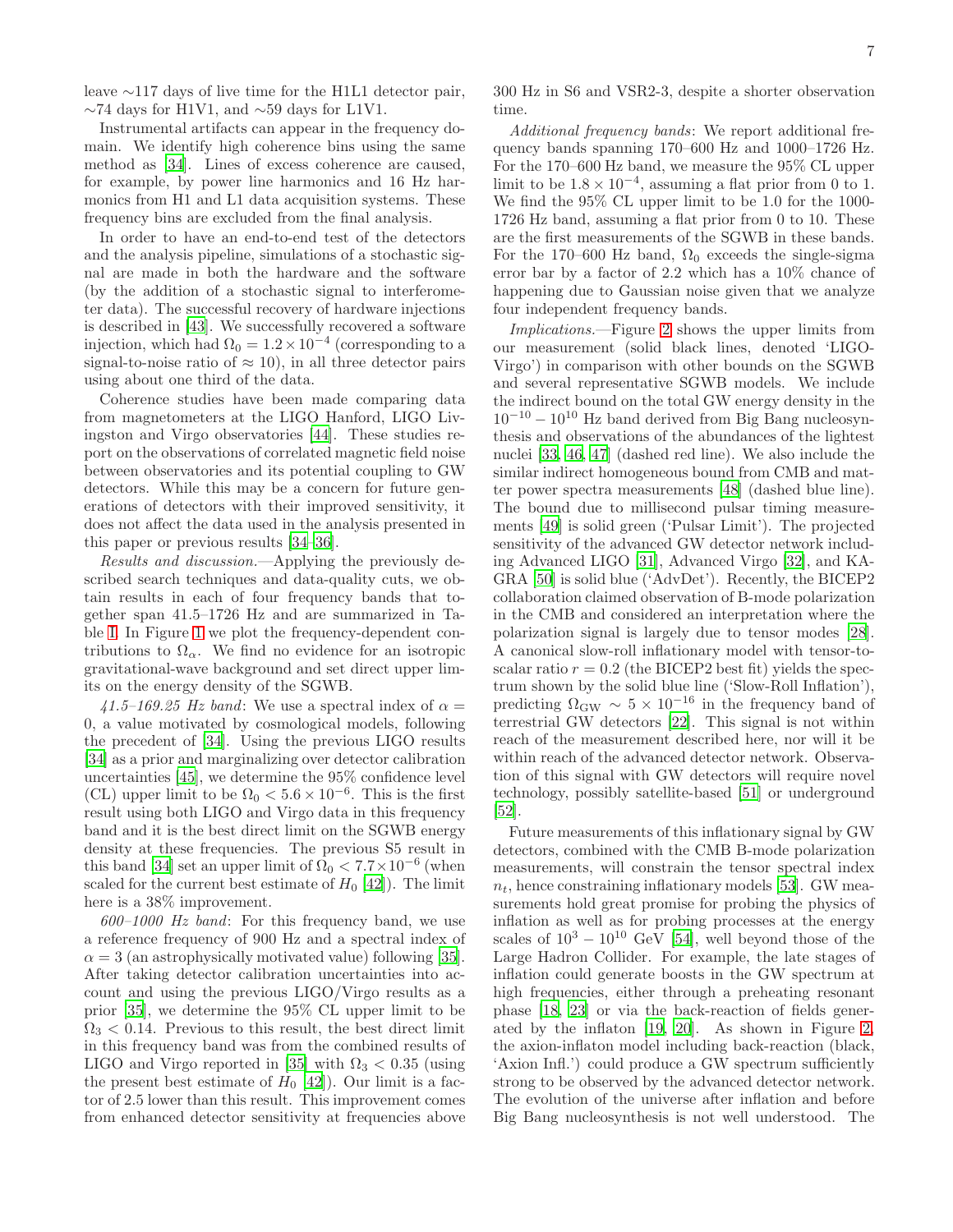| Frequency (Hz) $f_{ref}$ (Hz) $\alpha$ |      |          | $\Omega_{\alpha}$                  | 95% CL upper limit Previous limits |                      |
|----------------------------------------|------|----------|------------------------------------|------------------------------------|----------------------|
| 41.5-169.25                            |      |          | $0 (-1.8 \pm 4.3) \times 10^{-6} $ | $5.6 \times 10^{-6}$               | $7.7 \times 10^{-6}$ |
| 170-600                                |      |          | $(9.6 \pm 4.3) \times 10^{-5}$     | $1.8 \times 10^{-4}$               |                      |
| 600-1000                               | 900  | $\Omega$ | $0.026 \pm 0.052$                  | 0.14                               | 0.35                 |
| 1000-1726                              | 1300 | 13'      | $-0.077 \pm 0.53$                  |                                    |                      |

<span id="page-7-0"></span>TABLE I. Results of the stochastic analysis of 2009–2010 LIGO and Virgo data. Note that the previous limits are scaled to the current best estimate of  $H_0$  [\[42\]](#page-9-28).



<span id="page-7-1"></span>FIG. 1. Integrand of Equation [3](#page-5-0) multiplied by  $df = 0.25$  Hz (gray) and the associated 1 sigma uncertainty (black). Though energy density is a positive quantity, its estimator can be either positive or negative due to noise. Fluctuations of the estimator around zero are consistent with the absence of a signal. The broadband results in Table [I](#page-7-0) are obtained as a weighted average over each observing band following [\[39](#page-9-24)]. Each spectrum includes data from all available detector pairs in 2009–2010. LIGO and Virgo are most sensitive in the 41.5–169.25 Hz band.

presence of a new "stiff" energy component at this time (with equation of state parameter  $w > 1/3$ ) could also result in a significant high-frequency boost to the GW spectrum [\[55](#page-10-6)]. Figure [2](#page-8-0) shows the example of  $w = 0.6$ (denoted 'Stiff EOS'), which may also be detectable by the advanced detector network. A cosmological background from cosmic strings ('Cosmic Strings') is potentially detectable as well [\[27\]](#page-9-11).

It should also be noted that astrophysical GW foregrounds could mask the inflationary signal. Figure [2](#page-8-0) shows the possible GW spectra from the stochastic superposition of all the binary neutron stars ('BNS', green)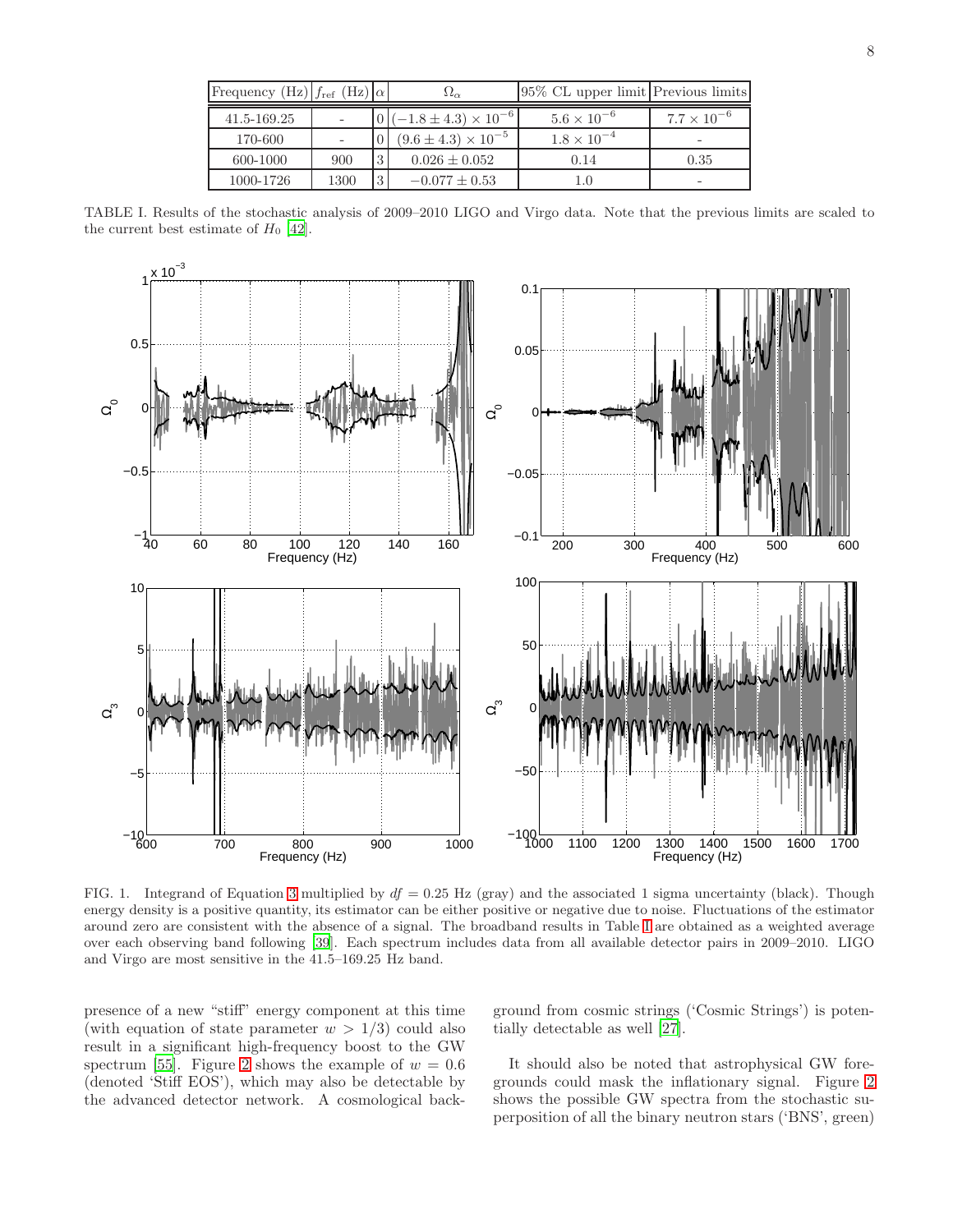

<span id="page-8-0"></span>FIG. 2. Normalized GW energy density versus frequency for experimental bounds and for several SGWB models (see text for detail). Note that the different experimental bounds shown in this figure constrain different quantities. The LIGO-Virgo upper limits are on  $\Omega_{\alpha}$  (for  $\alpha = 0, 3$ , see Table [I\)](#page-7-0), which are converted into bounds on  $\Omega_{\rm GW}(f)$  as defined by Equation [2.](#page-5-1) While 'BBN' and 'CMB & Matter Spectra' constrain the total GW energy density in the frequency bands indicated by their respective lines, 'Pulsar Limit' is on  $\Omega_{\rm GW}(f)$  at the specific frequency of  $f = 2.8$  nHz.

and binary black holes ('BBH', magenta) [\[3](#page-9-37)], which are too distant to be individually resolved with advanced detectors. Realistic binary rates may lead to a detectable stochastic signal in the advanced detector network. Other astrophysical models (including rotating neutron stars [\[6](#page-9-2)[–8\]](#page-9-3), magnetars [\[9](#page-9-4)[–11\]](#page-9-5), and others) may also contribute to the astrophysical foreground. Astrophysical sources are interesting in their own right. However, foreground subtraction may be necessary to reach a slow-roll inflationary signal. Such a subtraction will require detailed understanding of the foregrounds, which in turn may require multiple detectors operating in different frequency bands to disentangle different frequency and spatial contributions [\[56\]](#page-10-7).

Conclusions.—The results presented above include data from both LIGO and Virgo and span the frequency range of 41.5–1726 Hz. The upper limit placed on the low frequency 41.5–169.25 Hz band is 38% lower than previ-

ous direct measurements [\[34\]](#page-9-20). For the 600–1000 Hz band, the upper limit is a factor of 2.5 lower than previous direct measurements [\[35\]](#page-9-25). We also place the first upper limits over the remainder of the LIGO/Virgo frequency range: 170–600 Hz and 1000–1726 Hz. Together, these are the lowest upper limits from direct measurements of the SGWB to date.

With Advanced LIGO and Advanced Virgo detectors on the horizon, the sensitivity of interferometers to the SGWB will improve substantially in the coming years. This will allow us to probe astrophysical sources such as binary black holes and cosmological sources such as axion inflation. We may also detect an unexpected source. To reach the SGWB generated by the standard slow-roll inflationary model, however, more sensitive gravitational wave detectors will be needed, likely deploying novel technologies.

Acknowledgments.—The authors gratefully acknowl-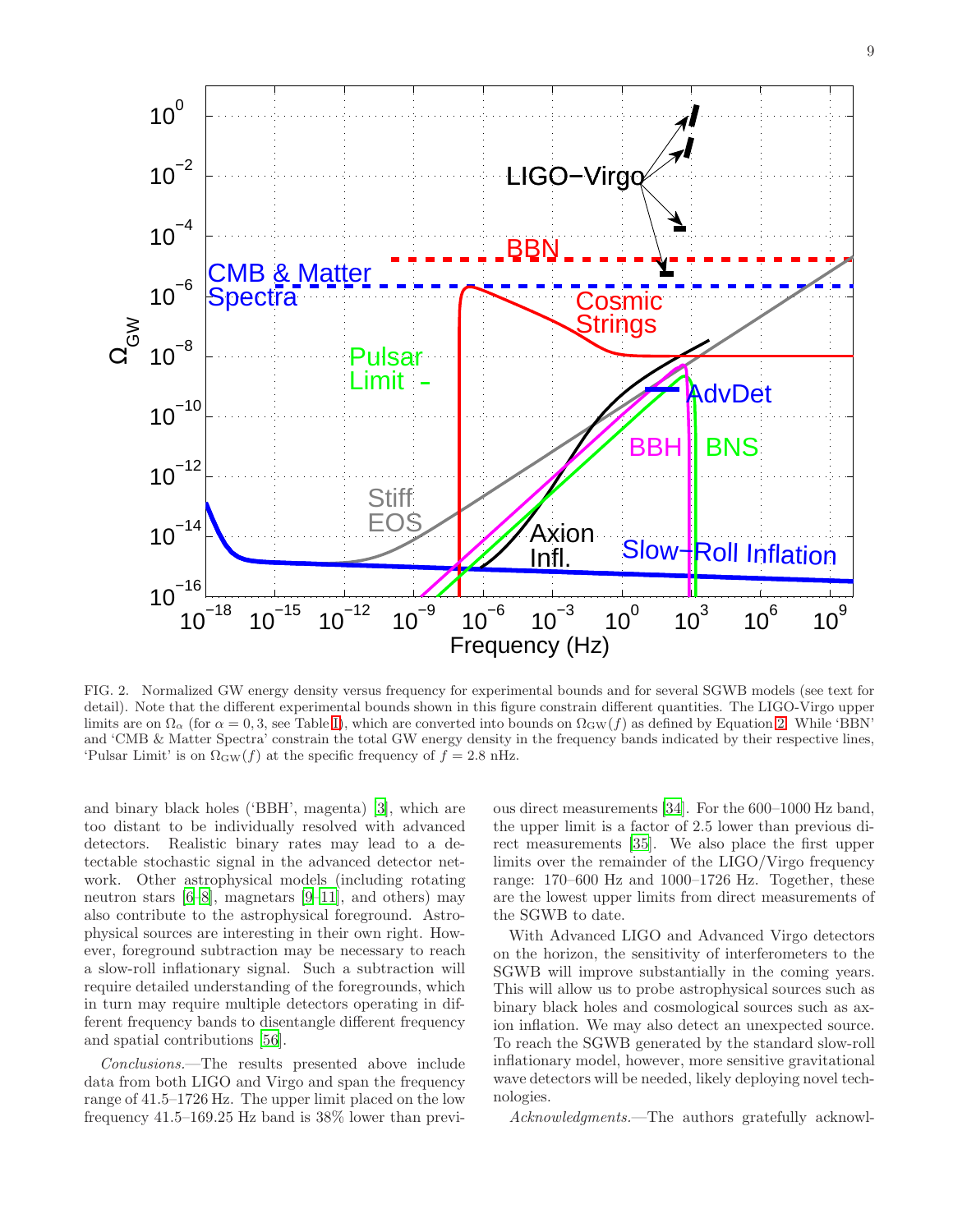edge the support of the United States National Science Foundation for the construction and operation of the LIGO Laboratory, the Science and Technology Facilities Council of the United Kingdom, the Max-Planck-Society, and the State of Niedersachsen/Germany for support of the construction and operation of the GEO600 detector, and the Italian Istituto Nazionale di Fisica Nucleare and the French Centre National de la Recherche Scientifique for the construction and operation of the Virgo detector. The authors also gratefully acknowledge the support of the research by these agencies and by the Australian Research Council, the International Science Linkages program of the Commonwealth of Australia, the Council of Scientific and Industrial Research of India, the Istituto Nazionale di Fisica Nucleare of Italy, the Spanish

- <span id="page-9-0"></span>[1] X.-J. Zhu, E. J. Howell, D. G. Blair, and Z.-H. Zhu, [Mon. Not. R. Ast. Soc.](http://dx.doi.org/10.1093/mnras/stt207) 431, 882 (2013).
- [2] S. Marassi, R. Schneider, G. Corvino, V. Ferrari, and S. P. Zwart, Phys. Rev. D 84[, 124037 \(2011\).](http://dx.doi.org/ 10.1103/PhysRevD.84.124037)
- <span id="page-9-37"></span>[3] C. Wu, V. Mandic, and T. Regimbau, Phys. Rev. D 85[, 104024 \(2012\).](http://dx.doi.org/10.1103/PhysRevD.85.104024)
- [4] P. A. Rosado, Phys. Rev. D **84**[, 084004 \(2011\).](http://dx.doi.org/10.1103/PhysRevD.84.084004)
- <span id="page-9-1"></span>[5] X.-J. Zhu, E. Howell, T. Regimbau, D. Blair, and Z.-H. Zhu, [Astrophys. J.](http://dx.doi.org/ 10.1088/0004-637X/739/2/86) 739, 86 (2011).
- <span id="page-9-2"></span>[6] P. D. Lasky, M. F. Bennett, and A. Melatos, Phys. Rev. D 87[, 063004 \(2013\).](http://dx.doi.org/10.1103/PhysRevD.87.063004)
- [7] P. A. Rosado, Phys. Rev. D 86[, 104007 \(2012\).](http://dx.doi.org/10.1103/PhysRevD.86.104007)
- <span id="page-9-3"></span>[8] X.-J. Zhu, X.-L. Fan, and Z.-H. Zhu, [Astrophys. J.](http://dx.doi.org/10.1088/0004-637X/729/1/59) 729, 59 (2011).
- <span id="page-9-4"></span>[9] S. Marassi, R. Ciolfi, R. Schneider, L. Stella, and V. Ferrari, [Mon. Not. R. Ast. Soc.](http://dx.doi.org/ 10.1111/j.1365-2966.2010.17861.x) 411, 2549 (2011).
- [10] T. Regimbau and J. A. de Freitas Pacheco, [Astron. Astrophys.](http://dx.doi.org/10.1051/0004-6361:20053702) **447**, 1 (2006).<br>C.-J. Wu, V. Mandic,
- <span id="page-9-5"></span>[11] C.-J. Wu, V. Mandic, and T. Regimbau, Phys. Rev. D 87[, 042002 \(2013\).](http://dx.doi.org/10.1103/PhysRevD.87.042002)
- <span id="page-9-6"></span>[12] S. Marassi, R. Schneider, and V. Ferrari, [Mon. Not. R. Ast. Soc.](http://dx.doi.org/10.1111/j.1365-2966.2009.15120.x) 398, 293 (2009).
- [13] X.-J. Zhu, E. Howell, and D. Blair, [Mon. Not. R. Ast. Soc.](http://dx.doi.org/10.1111/j.1745-3933.2010.00965.x) 409, L132 (2010).
- [14] A. Buonanno, G. Sigl, G. G. Raffelt, H.-T. Janka, and E. Müller, Phys. Rev. D **72**[, 084001 \(2005\).](http://dx.doi.org/ 10.1103/PhysRevD.72.084001)
- <span id="page-9-7"></span>[15] P. Sandick, K. A. Olive, F. Daigne, and E. Vangioni, Phys. Rev. D 73[, 104024 \(2006\).](http://dx.doi.org/ 10.1103/PhysRevD.73.104024)
- <span id="page-9-8"></span>[16] R. Bar-Kana, [Phys. Rev. D](http://dx.doi.org/10.1103/PhysRevD.50.1157) **50**, 1157 (1994).
- [17] A. A. Starobinskiı̆, Soviet Journal of Experimental and Theoretical Physics Letters 30, 682 (1979).
- <span id="page-9-36"></span>[18] R. Easther, J. T. Giblin, Jr., and E. A. Lim, [Physical Review Letters](http://dx.doi.org/ 10.1103/PhysRevLett.99.221301) 99, 221301 (2007).
- <span id="page-9-17"></span>[19] N. Barnaby, E. Pajer, and M. Peloso, Phys. Rev. D 85[, 023525 \(2012\).](http://dx.doi.org/10.1103/PhysRevD.85.023525)
- <span id="page-9-18"></span>[20] J. L. Cook and L. Sorbo, Phys. Rev. D 85[, 023534 \(2012\).](http://dx.doi.org/10.1103/PhysRevD.85.023534)
- [21] A. Lopez and K. Freese, ArXiv e-prints (2013), [arXiv:1305.5855.](http://arxiv.org/abs/1305.5855)
- <span id="page-9-35"></span>[22] M. S. Turner, [Phys. Rev. D](http://dx.doi.org/10.1103/PhysRevD.55.R435) 55, 435 (1997).
- <span id="page-9-9"></span>[23] R. Easther and E. A. Lim, JCAP 4[, 010 \(2006\).](http://dx.doi.org/10.1088/1475-7516/2006/04/010)
- <span id="page-9-10"></span>[24] T. Damour and A. Vilenkin,

Ministerio de Economía y Competitividad, the Conselleria d'Economia Hisenda i Innovació of the Govern de les Illes Balears, the Foundation for Fundamental Research on Matter supported by the Netherlands Organisation for Scientific Research, the Polish Ministry of Science and Higher Education, the FOCUS Programme of Foundation for Polish Science, the Royal Society, the Scottish Funding Council, the Scottish Universities Physics Alliance, the National Aeronautics and Space Administration, the National Research Foundation of Korea, Industry Canada and the Province of Ontario through the Ministry of Economic Development and Innovation, the National Science and Engineering Research Council Canada, the Carnegie Trust, the Leverhulme Trust, the David and Lucile Packard Foundation, the Research Corporation, and the Alfred P. Sloan Foundation.

Phys. Rev. D 71[, 063510 \(2005\).](http://dx.doi.org/10.1103/PhysRevD.71.063510)

- [25] T. W. B. Kibble, [Journal of Physics A Mathematical General](http://dx.doi.org/10.1088/0305-4470/9/8/029) 9, 1387
- [26] S. Sarangi and S.-H. H. Tye, [Physics Letters B](http://dx.doi.org/10.1016/S0370-2693(02)01824-5) 536, 185 (2002).
- <span id="page-9-11"></span>[27] X. Siemens, V. Mandic, and J. Creighton, [Physical Review Letters](http://dx.doi.org/10.1103/PhysRevLett.98.111101) 98, 111101 (2007).
- <span id="page-9-12"></span>[28] P. A. R. Ade *et al.*, [Phys. Rev. Lett.](http://dx.doi.org/ 10.1103/PhysRevLett.112.241101)  $112$ ,  $241101$   $(2014)$ .
- <span id="page-9-13"></span>[29] R. Flauger, J. C. Hill, and D. N. Spergel, ArXiv e-prints (2014), [arXiv:1405.7351.](http://arxiv.org/abs/1405.7351)
- <span id="page-9-14"></span>[30] M. J. Mortonson and U. Seljak, ArXiv e-prints (2014), [arXiv:1405.5857.](http://arxiv.org/abs/1405.5857)
- <span id="page-9-15"></span>[31] G. M. Harry and LIGO Scientific Collaboration, [Classical and Quantum Gravity](http://dx.doi.org/10.1088/0264-9381/27/8/084006) 27, 084006 (2010).
- <span id="page-9-16"></span>[32] Virgo Collaboration, ["Advanced virgo baseline design,"](https://tds.ego-gw.it/itf/tds/file.php?callFile=VIR-0027A-09.pdf) (2009).
- <span id="page-9-19"></span>[33] M. Maggiore, [Physics Reports](http://dx.doi.org/10.1016/S0370-1573(99)00102-7) 331, 283 (2000).
- <span id="page-9-20"></span>[34] B. P. Abbott *et al.*, Nature **460**[, 990 \(2009\).](http://dx.doi.org/10.1038/nature08278)
- <span id="page-9-25"></span>[35] J. Abadie et al., Phys. Rev. D 85[, 122001 \(2012\).](http://dx.doi.org/10.1103/PhysRevD.85.122001)
- <span id="page-9-21"></span>[36] J. Abadie et al., [Physical Review Letters](http://dx.doi.org/10.1103/PhysRevLett.107.271102) **107**, 271102 (2011).
- <span id="page-9-22"></span>[37] B. P. Abbott et al., [Reports on Progress in Physics](http://dx.doi.org/10.1088/0034-4885/72/7/076901) 72, 076901 (2009)
- <span id="page-9-23"></span>[38] T. Accadia *et al.*, [Journal of Instrumentation](http://dx.doi.org/10.1088/1748-0221/7/03/P03012) **7**, 3012 (2012).<br>[39] B. Allen and J. D. Romano, Allen and J. D. Romano,
- <span id="page-9-24"></span>Phys. Rev. D 59[, 102001 \(1999\).](http://dx.doi.org/10.1103/PhysRevD.59.102001) [40] B. Abbott *et al.*, [Astrophys. J.](http://dx.doi.org/10.1086/511329) **659**, 918 (2007).
- <span id="page-9-27"></span><span id="page-9-26"></span>[41] N. Christensen, [Phys. Rev. D](http://dx.doi.org/10.1103/PhysRevD.46.5250) **46**, 5250 (1992).
- <span id="page-9-28"></span>[42] P. A. R. Ade *et al.*, ArXiv e-prints (2013), [arXiv:1303.5062.](http://arxiv.org/abs/1303.5062)
- <span id="page-9-29"></span>[43] P. Charlton, https://dcc.ligo.org/DocDB/0067/T1100392/003/T11
- <span id="page-9-30"></span>[44] E. Thrane, N. Christensen, and R. M. S. Schofield, Phys. Rev. D 87[, 123009 \(2013\).](http://dx.doi.org/10.1103/PhysRevD.87.123009)
- <span id="page-9-31"></span>[45] Marginalization over detector calibration uncertainties was performed following the method outlined in [\[57](#page-10-8)], using conservative amplitude calibration errors of 16.2%, 23.0%, and 6.0% for H1, L1, and V1, respectively [\[58\]](#page-10-9). Phase calibration errors are negligible [\[35](#page-9-25)].
- <span id="page-9-32"></span>[46] B. Allen, in Relativistic Gravitation and Gravitational Radiation, edited by J.-A. Marck and J.-P. Lasota (1997) p. 373.
- <span id="page-9-33"></span>[47] R. H. Cyburt, B. D. Fields, K. A. Olive, and E. Skillman, [Astroparticle Physics](http://dx.doi.org/10.1016/j.astropartphys.2005.01.005) 23, 313 (2005).
- <span id="page-9-34"></span>[48] I. Sendra and T. L. Smith, Phys. Rev. D 85[, 123002 \(2012\).](http://dx.doi.org/10.1103/PhysRevD.85.123002)